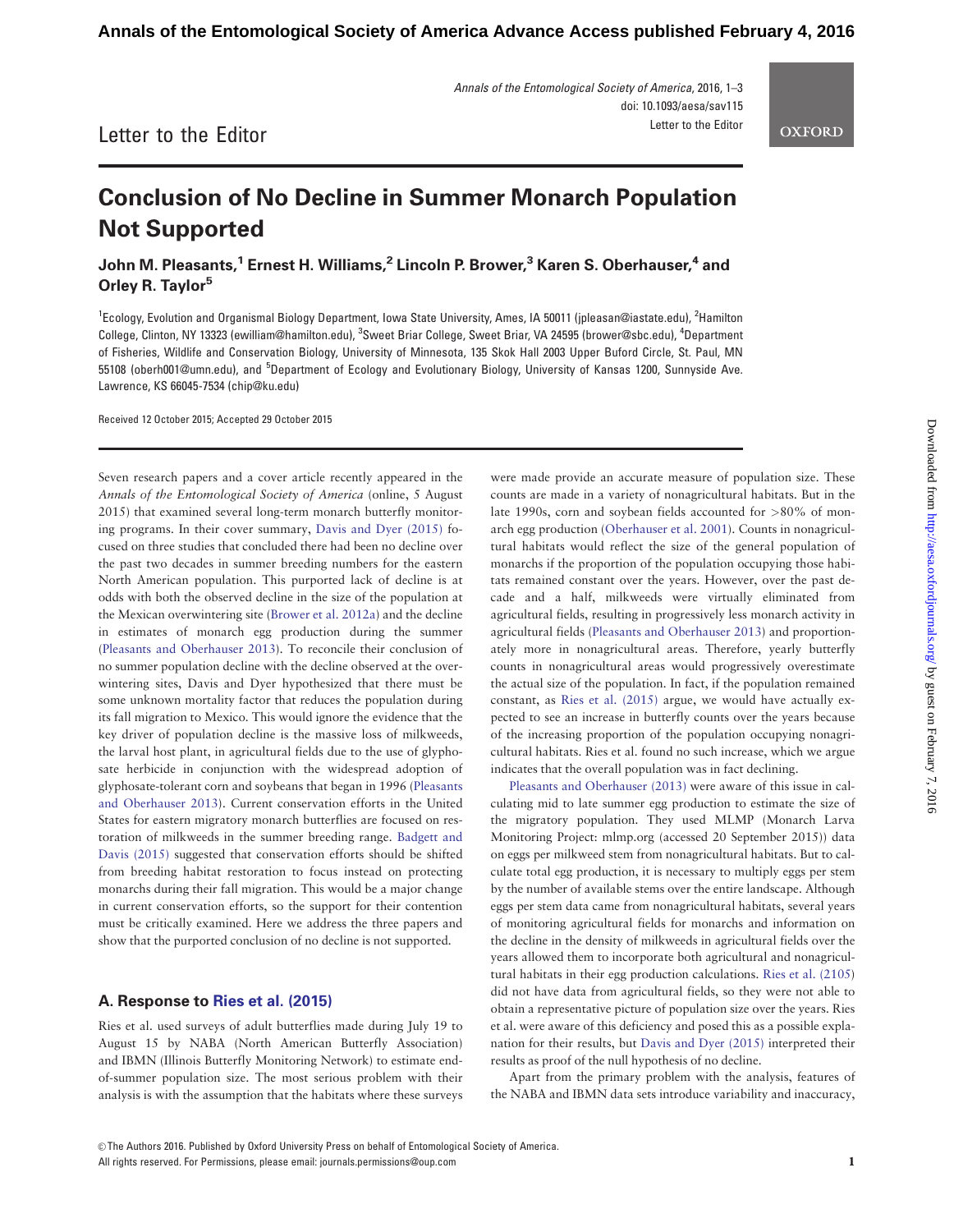thereby further reducing their ability to estimate the final fall migratory population size. Data on eggs per stem provide a better estimate of monarch activity.

- 1. Summer butterfly surveys, as well as eggs per stem, seek to capture information about a population that is in the process of growing. [Nail et al. \(2015\)](#page-2-0) Fig. 5 shows that the eggs that produce the migratory population begin to increase on milkweed stems in early July and build to a peak in the last two weeks of July, with a decline through the end of August. To accurately gauge the population size, monitoring must be done frequently and at regular intervals throughout this period and follow a similar schedule from one year to the next. The NABA data [\(North](#page-2-0) [American Butterfly Count Reports 1994–2015\)](#page-2-0) are based on one survey done at each site per year, and the number of sites sampled per year was very small (range  $12-29$ , mean = 19.6), hardly adequate to characterize the entire breeding range and breeding season. Also, the distribution of dates of the NABA surveys are skewed heavily toward earlier (July) dates that are before the egg production peak (Fig. 1). In addition, the timing of sampling was not the same in every year; the yearly median sampling date ranged from July 19 to July 29. The IBMN survey provides higher quality data because three or more surveys were conducted at each site, and the number of sample points (dates by sites) was greater (40–60 in the early years and 100–200 in the past 15 yr, [Ries et al. \(2015\)](#page-2-0) Table 1). However, the sampling was focused on one geographic area (vicinity of Chicago) and not the entire monarch range. Data on eggs per stem are based on weekly surveys in multiple locations throughout the Midwest summer breeding range. [Pleasants and Oberhauser \(2013\)](#page-2-0) used the peak value of eggs per stem as an index of population size, which provides a more standardized comparison of population size over the years.
- 2. Surveys of adult butterflies are snapshot samples based on a few hours on a single day whereas eggs per stem are long exposures based on the eggs that have accumulated over the previous week. This is equivalent to having watched the patch for adult

butterflies every day for an entire week and is therefore far more comprehensive than adult surveys that record only part of a single day at each location.

3. The butterfly counts are one generation removed from the migratory population; it is the eggs from the butterflies counted that produce the migratory population. While we would expect the size of the penultimate generation to be correlated with the ultimate generation, the correlation with the size of the overwintering population would be weaker than it would be with the last generation. The egg production data used by [Pleasants and](#page-2-0) [Oberhauser \(2013\)](#page-2-0) is based on counting eggs that will become the migratory population.

#### B. Response to [Howard and Davis \(2015\)](#page-2-0)

[Davis and Dyer \(2015\)](#page-2-0) also cite [Howard and Davis \(2015\)](#page-2-0) as evidence for lack of a declining population; this paper used 18 yr of data from Journey North (journeynorth.org) on the timing and distribution of observers' first yearly sightings of adult monarchs. [Howard and Davis \(2015\)](#page-2-0) found that first sightings of each year were occurring later in more recent years, but that the range over which they occurred had not contracted. They acknowledged that the later sightings could be because the "population is smaller and it takes longer for the first one [butterfly] to be sighted." As for the range, they hypothesized that a smaller population should be manifested by a more restricted range. Since they found no range restriction, they inferred that the population is capable of bouncing back every summer to a large population size.

We take issue with this range-restriction hypothesis. Monarchs are excellent long-distance fliers, and even a sparse population could reach the entire typical range. Also, [Howard and Davis \(2015\)](#page-2-0) note that the number of observers participating in Journey North has increased and this increased sampling effort would increase the chances that monarch individuals will be observed throughout their typical range even if the population is smaller. Additionally, first



Fig.1. Distribution of NABA sampling dates from the north-central U.S. region from July 19 through August 15 for the years 1993–2014.